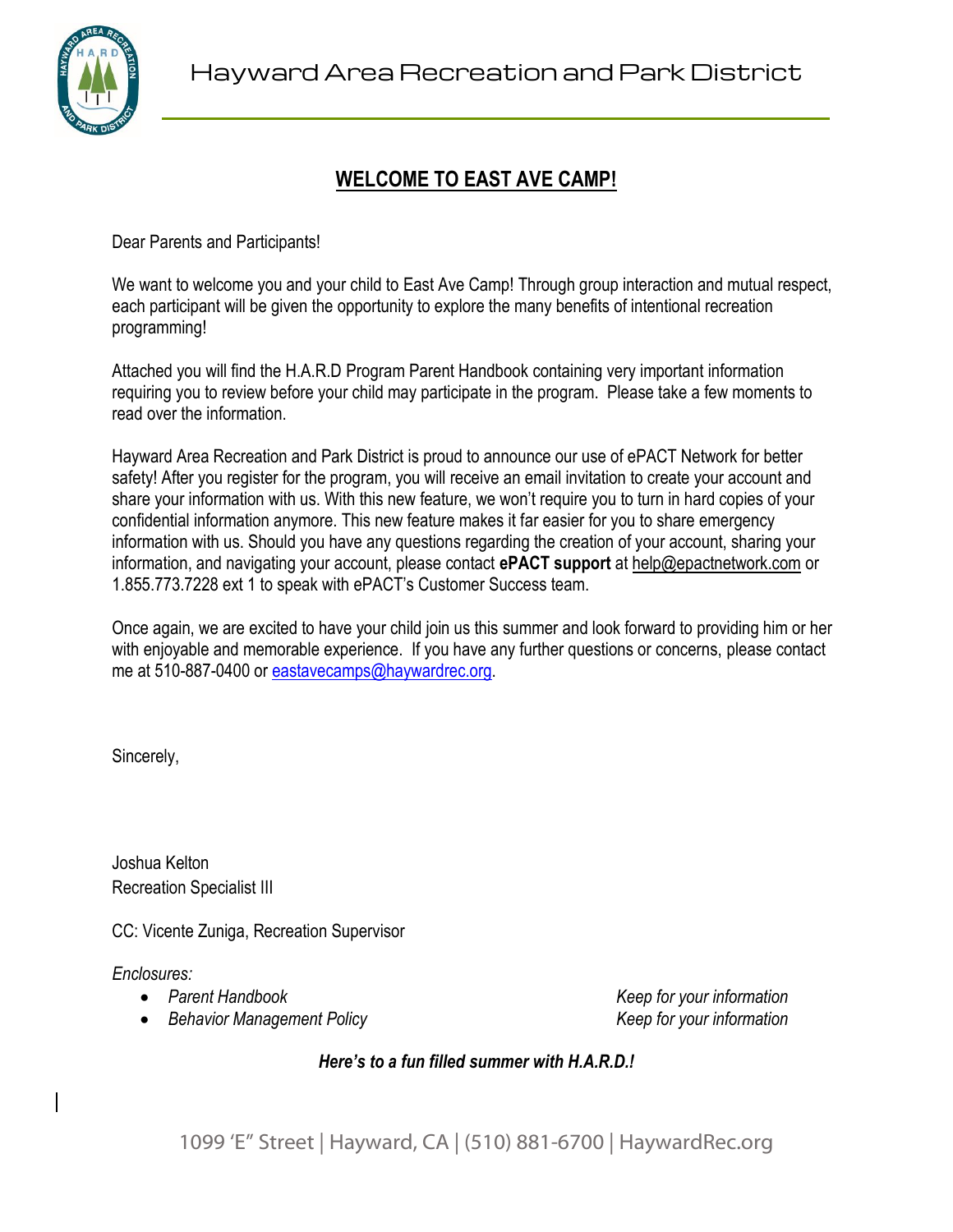

## **Parent Handbook**

Welcome to the Hayward Area Recreation and Park District East Ave Camp! Our staff is dedicated to the development and well-being of your child. We will provide your child with compassion, patience, learning opportunities, and most of all a safe and fun experience. Please feel free to let us know of any concerns, ideas, or thoughts that may arise. This way staff and parents can function as a team and focus on your child's development and learn new skills. The Hayward Area Recreation and Park District is a place for families and it is our intent to do everything possible to help strengthen and support your family.

It is our belief that each child is a unique individual with his or her own rate of development. Our goal at Hayward Area Recreation and Park District is to introduce children to as many positive experiences as possible. Furthermore, it is our goal to ensure that each child feels confident and secure with himself or herself in this environment.

It is our hope that each child's experiences at camp will foster creativity and self-confidence. Our doors will always be open for discussion and suggestions. As a team, we seek to improve the quality of life for our children.

## **Our Goals and Philosophies**

Our Recreation Staff follow a designed curriculum; however, they conduct and modify each class day as they see fit. Each activity will be based on the goals of the Hayward Area Recreation District East Ave Camp. The main goals and functions include:

- Enriching the quality of life for our campers by providing a variety of intentional recreational activities that promote health and wellness, education, and fun.
- Providing campers, a safe and nurturing environment to take positive and healthy risks.
- Creating a balanced experience that incorporates outdoor nature activities and recreation philosophy in a fun and engaging way.

## **Activities/Events**

Staff will provide structured and intentional recreation activities that will incorporate outdoor nature activities for your child to participate in daily. The schedule reflects high intensity, low intensity, educational and recreational programming. We encourage our participants to try new activities and come with an open mind. In addition, we have many fun activities that require group participation. The general schedule will be posted on the program website. Please note the schedule may change at any time.

# **Fieldtrips**

Any off site excursions will be posted weekly and will require parents/guardians to sign and initial the parental agreement prior to participating. Campers MUST wear their camp shirt on fieldtrip days. Please note, schedule is subject to change. It is imperative that your child arrives on time. If your camp is scheduled for a fieldtrip, the site will be closed for the duration of trip.

# **Access for All**

Hayward Area Recreation and Park District is committed to providing specific access needs for safe participation in programs and activities to our public. The District is committed to consideration of requests that does not constitute a fundamental alteration, undue financial burden and or pose a threat to the participant's safety or safety of others. Please submit a request at least 10 business days prior to scheduled activity for consideration of accommodation. Please call (510) 881-6700 for more information.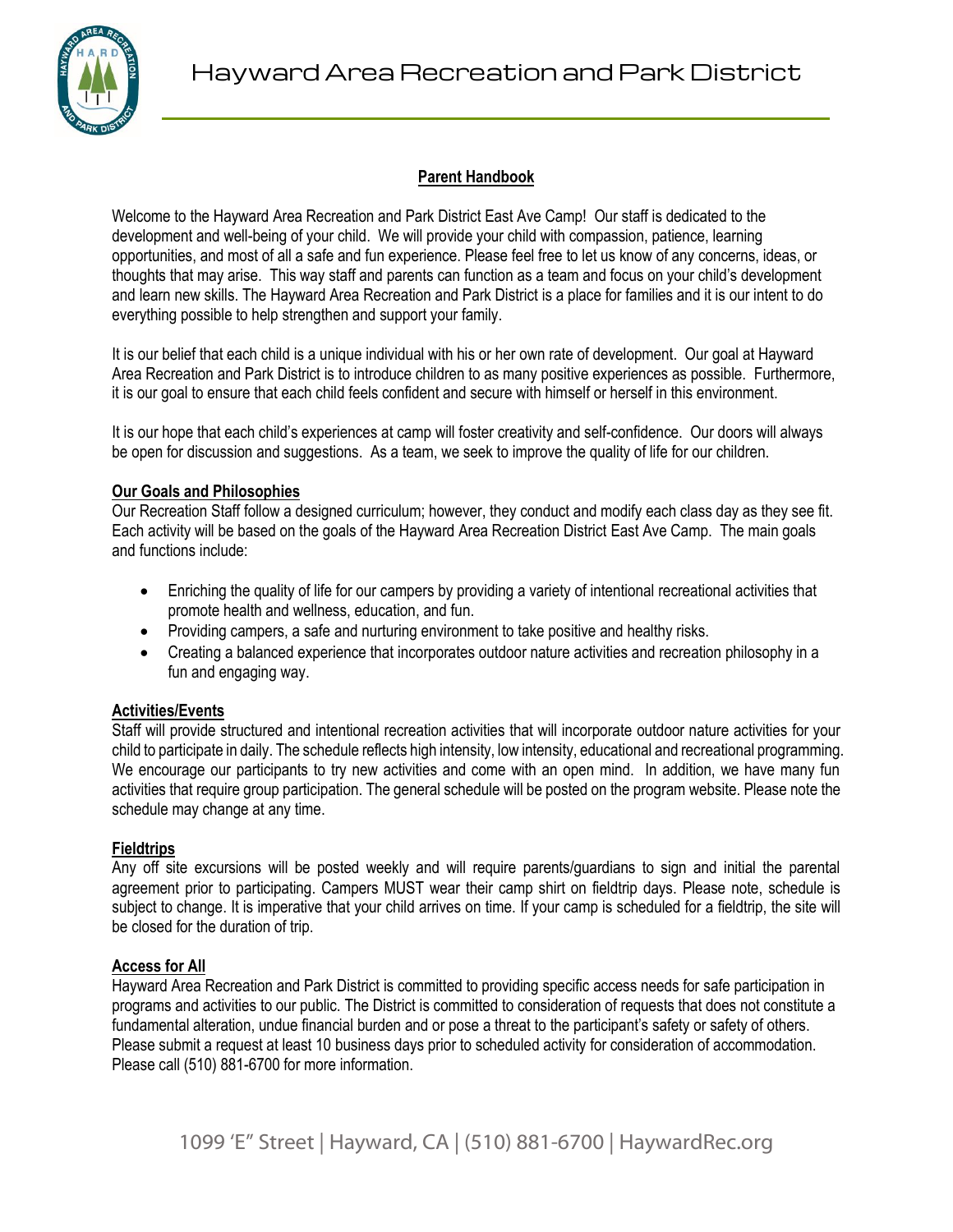

## **Dress Code**

Staff will be creating active, creative and positive learning experiences. Your child will come home tired and messy. To be able to fully experience camp, your child is required to wear closed-toed, rubber soled shoes and for outdoor activities closed-toe hiking shoes are recommended. In addition, they should wear PLAY CLOTHES. It is recommended to dress in layers as morning programs may be cold and foggy and later in the day become hot and sunny. A backpack is suitable and highly recommend for camp. Please make sure you write your child's name on the backpack and every item of clothing. This will make it easy for staff to return items to its rightful owner. We also recommend using mosquito repellent and wearing long sleeves and long pants when possible to prevent mosquito bites.

#### **Financial Assistance**

The Hayward Area Recreation and Park District offers scholarships to provide financial assistance to economically disadvantaged families, and recreational opportunities to children in need. Please call (510) 881-6700 for more information.

#### **Raining Day Policy**

The District may cancel camp for any significant weather situations to ensure the safety of a campers and staff. Please visit program website for rainy day guidelines.

## **Sign-In/Sign-Out Procedures**

In order to ensure the safety of your child the sign-in process will begin at the start of camp program hours and it is mandatory that each child be signed in and out daily with a legal signature and time. Children may not be signed out by anyone under the age of 18 unless pre-approved.

\*\*\*Please note, for your child/ren's own safety, there are no sign in/out privileges for campers 11 years and younger.

#### **Late Policy**

For the comfort and security of your child, it is imperative that your child be picked up from the program within ten minutes of camp ending. Late parents may be assessed any of the following charges based on the amount of time he or she is late per family:

| <b>Amount of Time</b>         | Fee                                                      |  |
|-------------------------------|----------------------------------------------------------|--|
| 0-10 Minutes                  | Grace Period (No Charge)                                 |  |
| 11-15 Minutes                 | \$10                                                     |  |
| 16-30 Minutes                 | \$25                                                     |  |
| 31-60 Minutes                 | \$50                                                     |  |
| More than 60 Minutes (1 Hour) | Custody transferred to the appropriate police department |  |

\*\*\*Parents who pick up a child late more than two times may be terminated from the program session with no refund.

## **Absences**

Children will not be refunded or given credit for any class time missed due to illness or other circumstances.

#### **Medical Record Information**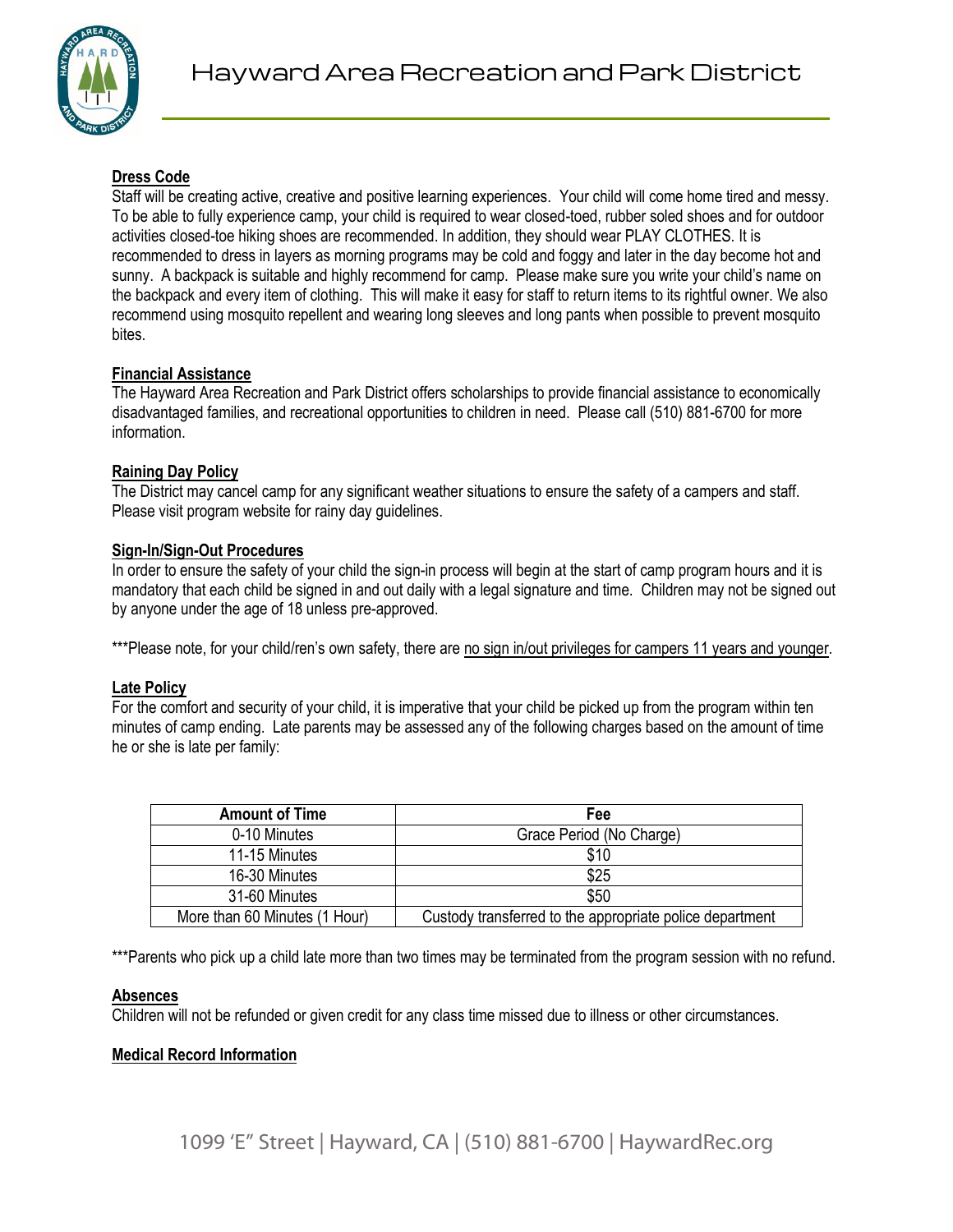

To ensure the safety of all children in the program, we require that the Registration and Emergency Forms be filled out completely before the child can participate in the program. The Parental Agreement and Release Forms should also be filled out completely and submitted via ePACT before the child can participate in the program.

## **Illness/Injury**

We want to maintain a healthy environment in the Program. In order to do this, please do not send your child if he or she has a cold or other contagious illness. Please use the following guideline: your child should be free of fever for 24 hours prior to returning to program and all mucus should be clear.

Head lice continues to be one of the most prevalent communicable childhood diseases among children and outbreaks are possible whenever and wherever children gather. If head lice occur on your child, please keep your child at home and notify HARD immediately. A child must be treated before returning to camp.

If your child is/or becomes ill while in our program, the staff will contact you to pick him or her up. The program is not set up to care for ill children, so it is important for you to pick up your child in a timely manner. If your child is injured, the staff will take necessary steps to obtain medical care. If we are unable to reach you in the event your child needs medical care; he or she will be transported to the hospital by a District vehicle or ambulance. **It is extremely important that you notify the Hayward Area Recreation and Park District of any changes in your work or emergency phone numbers.**

#### **Lunch/Snacks**

The Hayward Area Recreation and Park District promotes a healthy and nutritious snack program. This calls for a "team approach" between staff and parents. This program encourages active support from parents by eliminating the "cookie and punch" snack and replacing it with nutritious snacks. The development of positive attitudes toward foods is the basis for the practice of healthful dietary patterns. Parents are asked to pack their child with a healthy nutritious lunch and two snacks to have throughout the day. Please note, your child should only bring ready to eat snacks and meals. We will not be able to reheat or prepare individual snacks for each participant.

Some examples of healthy snacks:

| Cheese and Crackers | <b>Fresh Fruit</b> | Pretzels    |
|---------------------|--------------------|-------------|
| Sandwiches          | Raw Vegetables     | Juice boxes |
| Cold Cuts           | Apple Sauce        | Yogurt      |

## **Camp Surveys**

Camp Surveys will be provided to you via Survey Monkey at the end of each session. This is your opportunity to share you and your child's experience with us. We encourage you to complete the surveys as we value and utilize your feedback.

## **Staff**

All Summer Camp staff is trained in working with young children. Each staff person is certified in First Aid, AED and CPR. Additionally, all staff participates in periodic trainings to enhance their knowledge and skills in working with children.

#### **Belongings**

Personal/valuable toys from home are not permitted at camp unless otherwise noted by the staff. Please be aware if your child brings any personal property to camp, they are responsible for it. The Hayward Area Recreation and Park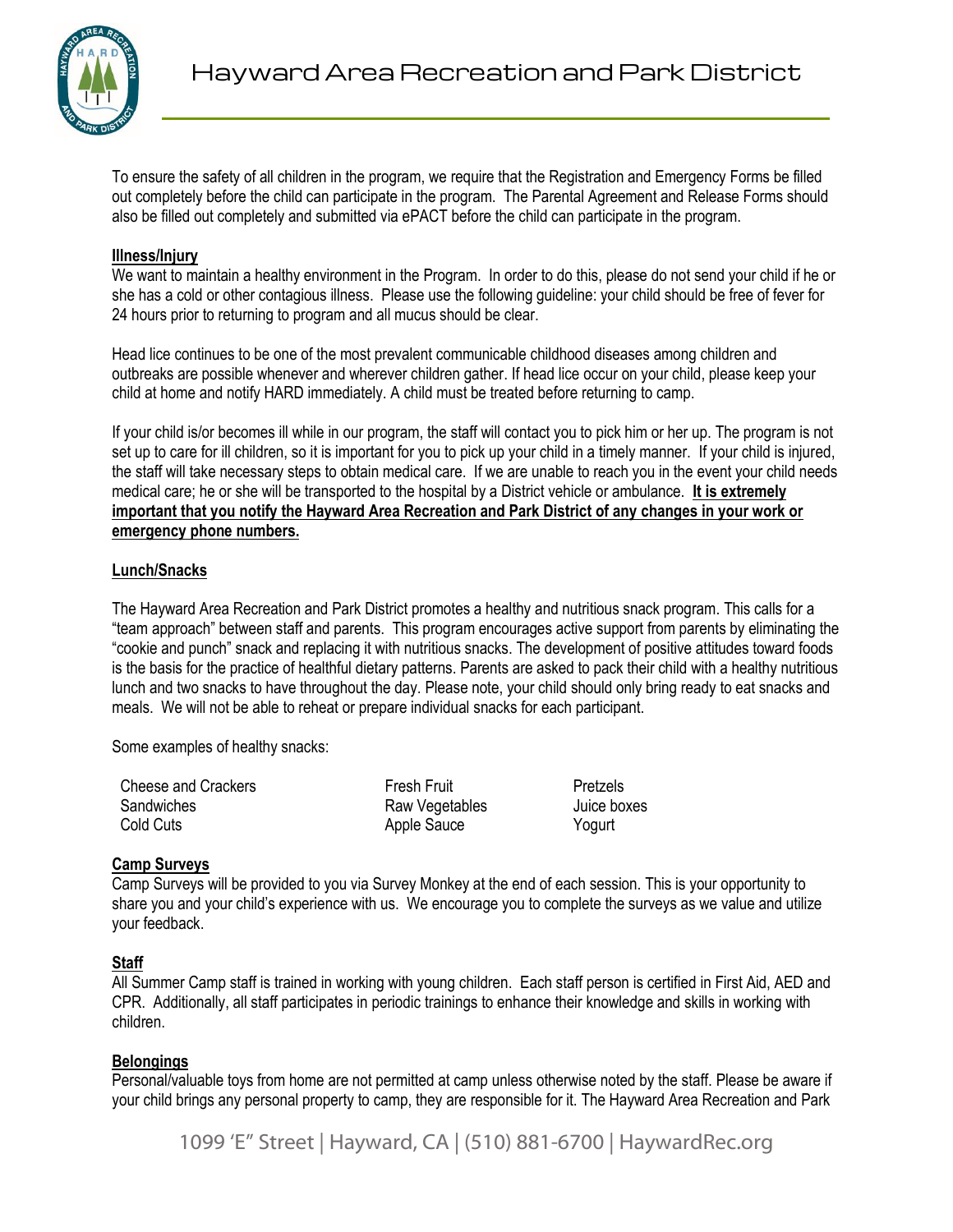

District and its employees are not responsible for any stolen or lost property. Due to limited space, it is each parent/guardians' responsibility to ensure that their child's belongings are removed from the camp each day. Any abandoned articles left more than two weeks will be discarded.

#### **Birthday/Holidays**

Some children enjoy celebrating their special day with their friends. If you would like to provide a special snack for your child's special day, please check with staff for any allergy concerns. Pre-packaged items are permissible, homemade goods are not. Thank you for your understanding.

#### **Phone and Cellphone use**

It is the policy of the Hayward Area Recreation and Park District that our telephones are for business calls only. We do allow the participants to make phone calls to their parents when necessary. If there is a real emergency, staff will contact you ourselves. We try to limit the amount of personal cell use during camp as it distracts campers from their program experience and may be lost/damage.

\*\*\*Please note that HARD is not liable for any loss/damage of phones during camp.